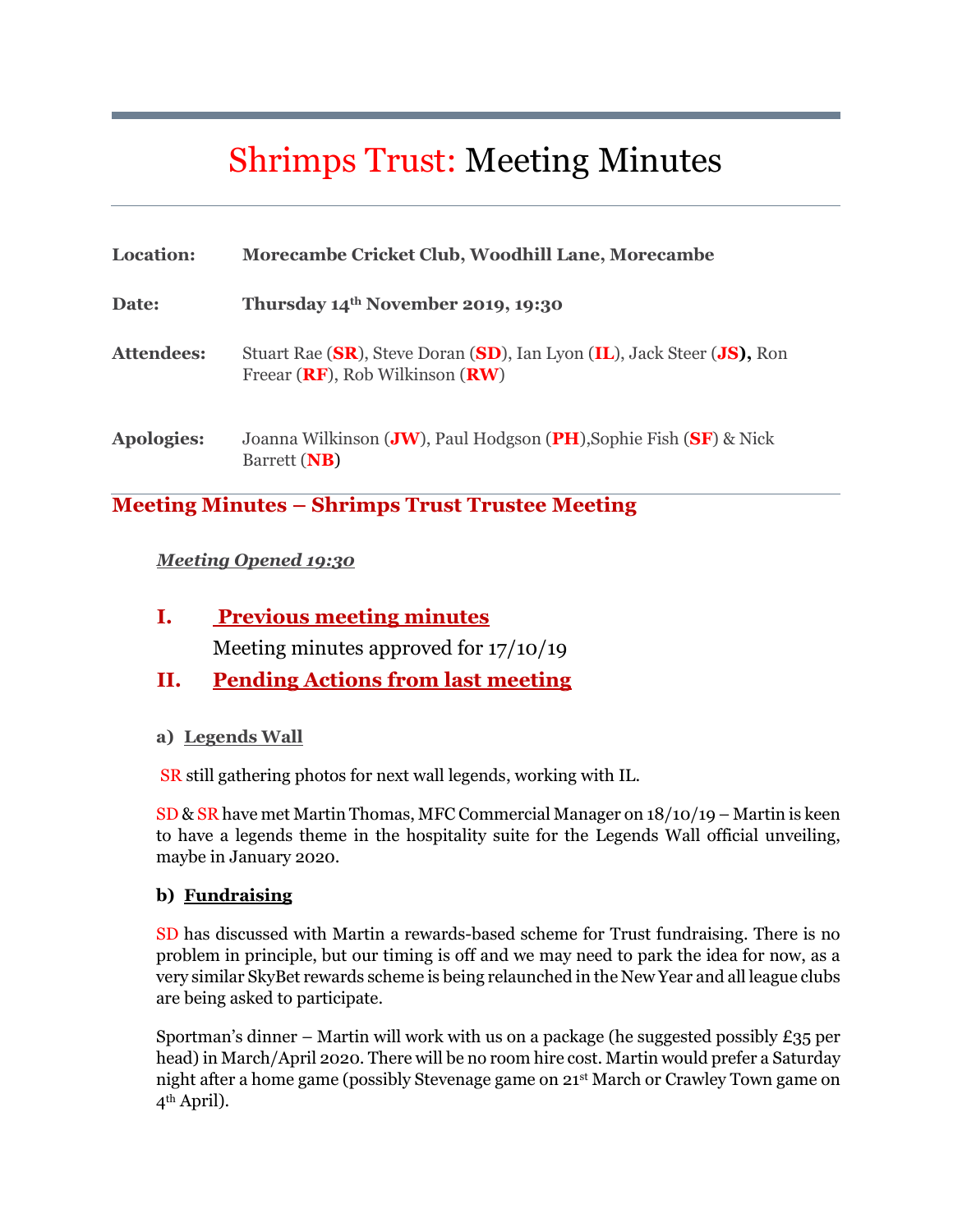Murder mystery - JW pursuing details with organizer (killerontheloose.co.uk).

Quiz night – possibly use JB's Bar (hopefully with an extended happy hour offer) sometime in the New Year. We already have a quiz trophy, and hope the Rammalammadingdongs team can defend it!

Martin also suggested a sponsored parachute jump for Trust funds – all volunteers welcome! SD to investigate.

#### **c) Cheque for Ladies FC**

SD & JW to liaise with SF and NB re cheque presentation picture and article in MFC programme on Morecambe Ladies- still to do

#### **d) Shrimping all over the world**

14 entries have been submitted, RF to include a random draw after next monthly prize draw (December  $7<sup>th</sup>$  2019) and notify the winner of the shirt prize.

#### **e) Other appeals**

Further discussion required with Janet Preston to liaise with over toy appeal, food bank appeal, SD & SR to organize.

## **III. Membership numbers and benefits Update**

Currently 393 members- 44 life and 349 annual members including 25 under-16 and 67 new members.

RF to email out to 83 members not renewed from last year.

Benefits update - SD has approached Salt Ayre Leisure Centre with a view to obtaining a corporate membership rate for Trust members.

## **IV. Trust Finance Update**

**JS** provided full summary ahead of the meeting. £17106 balance, Surplus £2600, Blackpool coach generated a £143 surplus. Raise The Roof reserve stands at £2983. SR to chase National Tyres £50 debt from last year's calendar sponsorship. 2020 Centenary calendars are now available  $-$  SR and SD to produce sponsorship invoices

for our 11 sponsors.

## **V. Away travel/ coaches**

- **a)** RW ask for price for 35 seater for Crewe trip (27 seats currently booked), Bradford City trip currently has 53 booked.
- **b)** JW and SD to approach some local firms re sponsorship of coaches.
- **c)** Huge Trust flag approved by board. JW to progress.